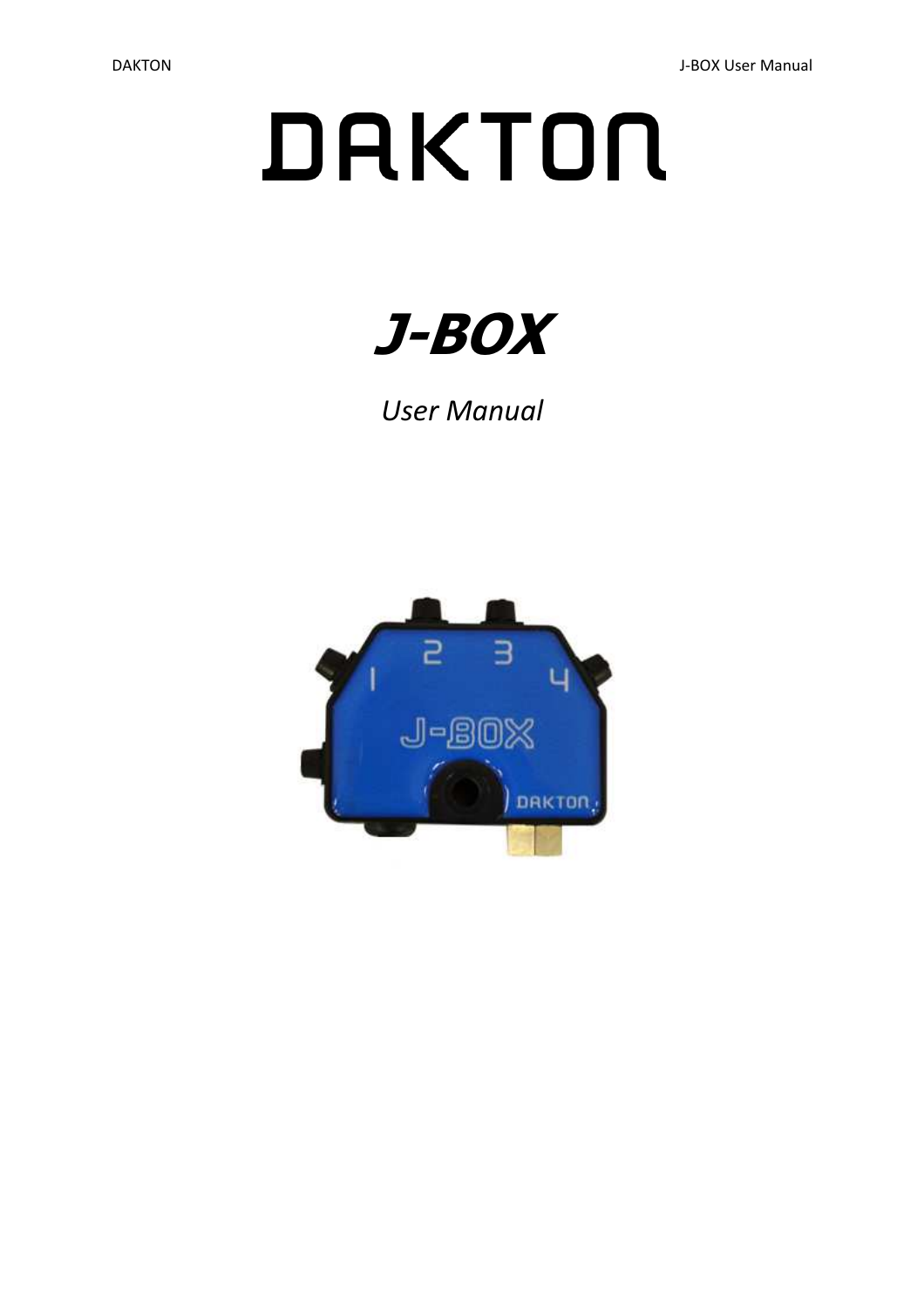J-BOX is a sensor junction box designed to expand DASHBOARD and  $\mu$ -BOX, allowing logging of up to extra n.4 sensors.

The following sensor types are available for use with J-BOX:

-PEDAL POSITION (both throttle and brake pedals)

-STEERING ANGLE

-PROPORTIONAL EXHAUST VALVE POSITION

-GYRO

-TYRE TEMPERATURE

All these sensors are "contactless" type to improve significantly reliability and simplify installation compared to more traditional potentiometers.

J-BOX has been designed with an exclusive method for automatically detecting sensor type and related calibrations making system setup as easy as possible for the user.

You can connect to your J-BOX and configure it through DATAVIEW. Refer to DATAVIEW user manual or on line help for more detail





JBOX connection schematic for n.4 additional sensor logging

Connection schematic for configuring JBOX through PC. Adaptor DASH-JBOX will have to be fitted to USB cable with switch on "JBOX".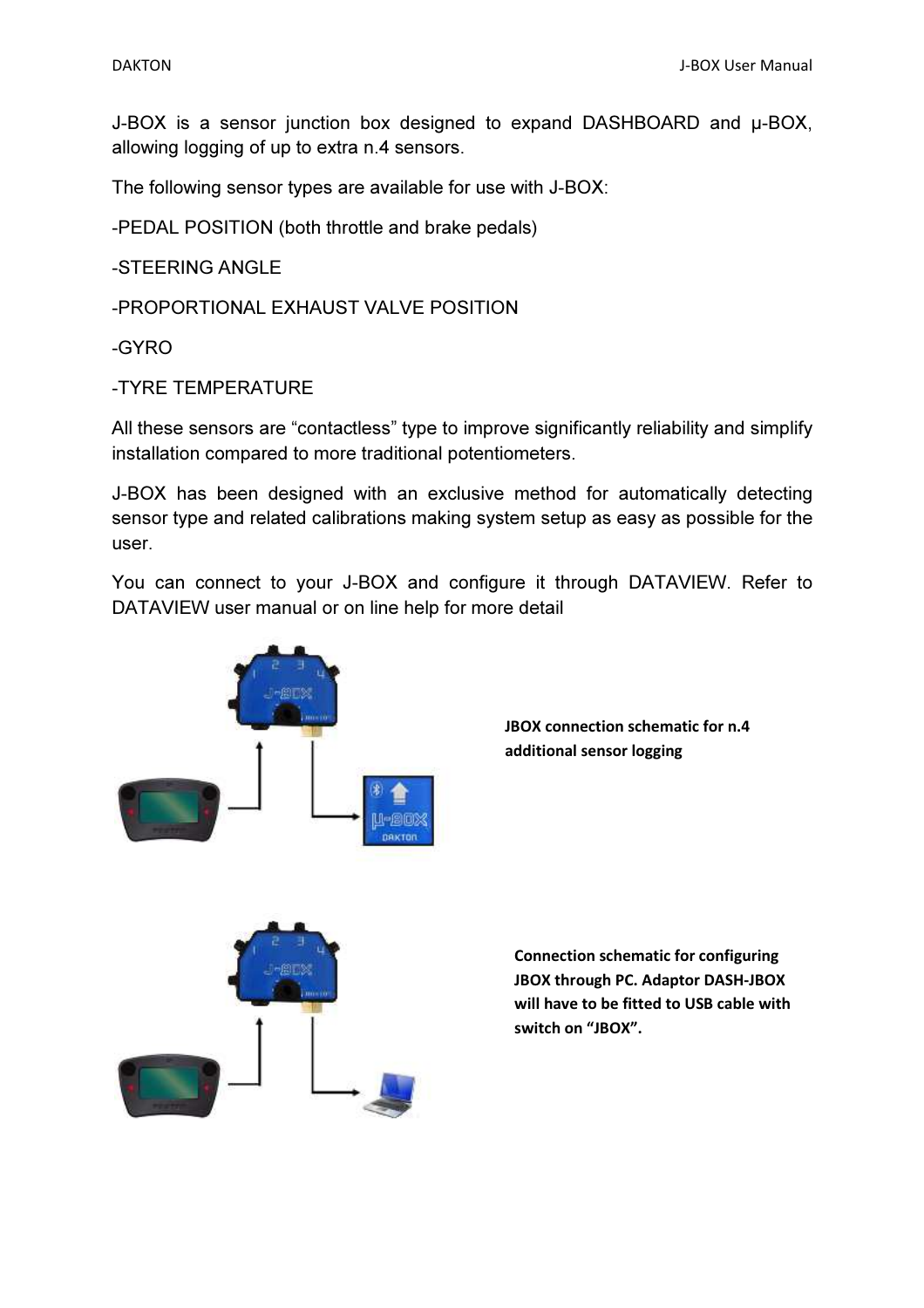### SISTEMA CON DOPPIA JBOX MASTER and SLAVE

If n.8 total additional inputs will be required, user can always fit n.2 JBOX in a Master-Slave configuration. This will be necessary if you will have to log n.4 tyre temperatures sensors as well as pedals and steer.

Tyre temperature sensors will have to be connected to SLAVE JBOX while the other sensors to the MASTER ONE.

To do that it is necessary to use the MS-KIT (Master-Slave wiring kit) and follow the schematic below:



# POSITIONING YOUR J-BOX

J-BOX is designed to be directly secured through its fixing hole and a M5 bolt. The preferable place would be upside down under your kart front fairing.

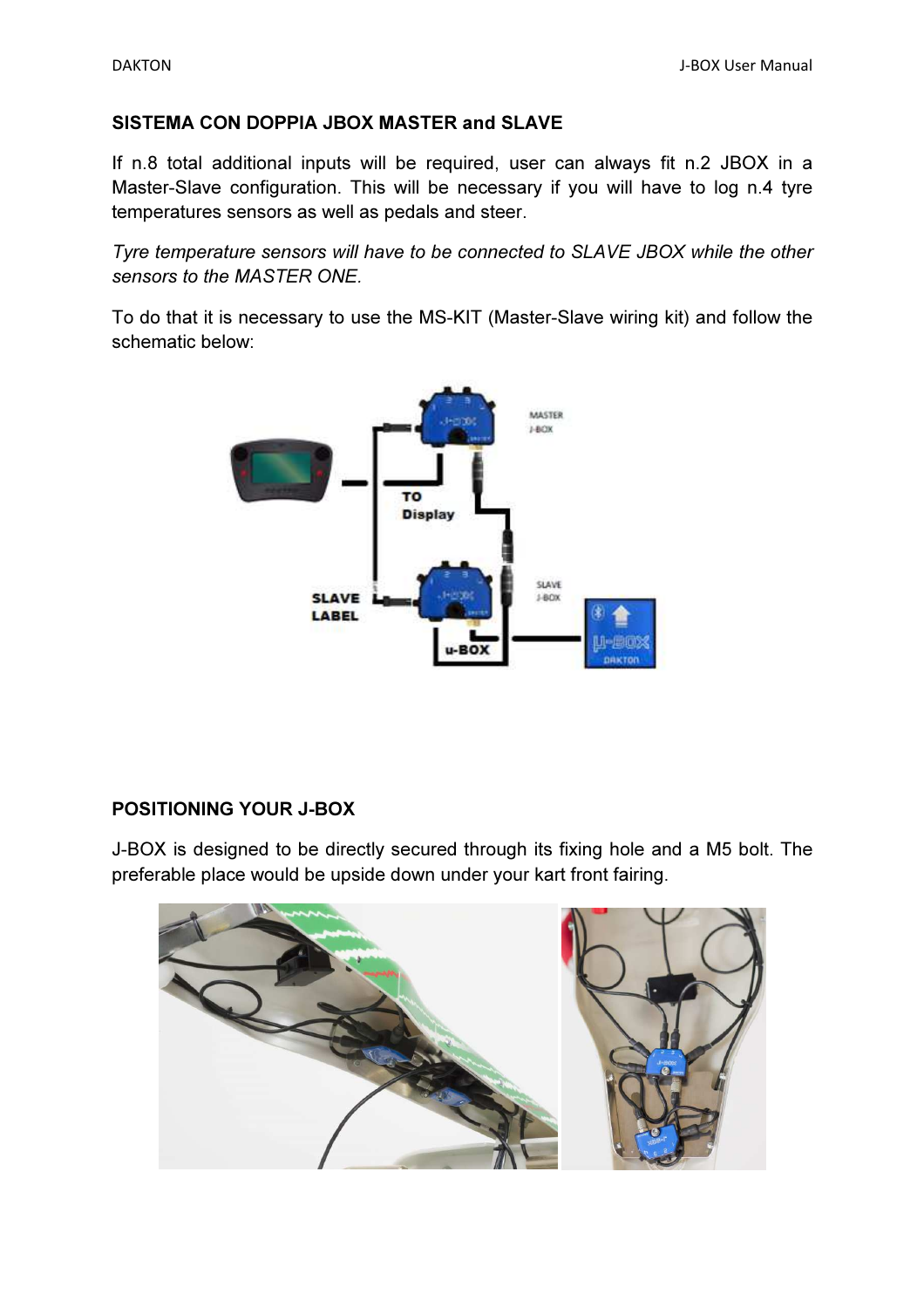#### POSITIONING and CALIBRATING THROTTLE AND BRAKE PEDAL SENSORS

In order to measure and log throttle e brake pedals positions you will need to fit both sensor and target magnet.



It's important to minimize the distance between sensor and magnet while avoiding the magnet to touch the sensor when the pedal is fully pushed. Just to provide a reference maximum magnet-sensor distance should be 20mm when pedal is released and minimum distance (pedal pushed to its end stop) should be 1mm.



Due to the nature of pedal movement (i.e. rotation) the pedal position sensor is tolerant of small missed alignment between magnet and sensor.

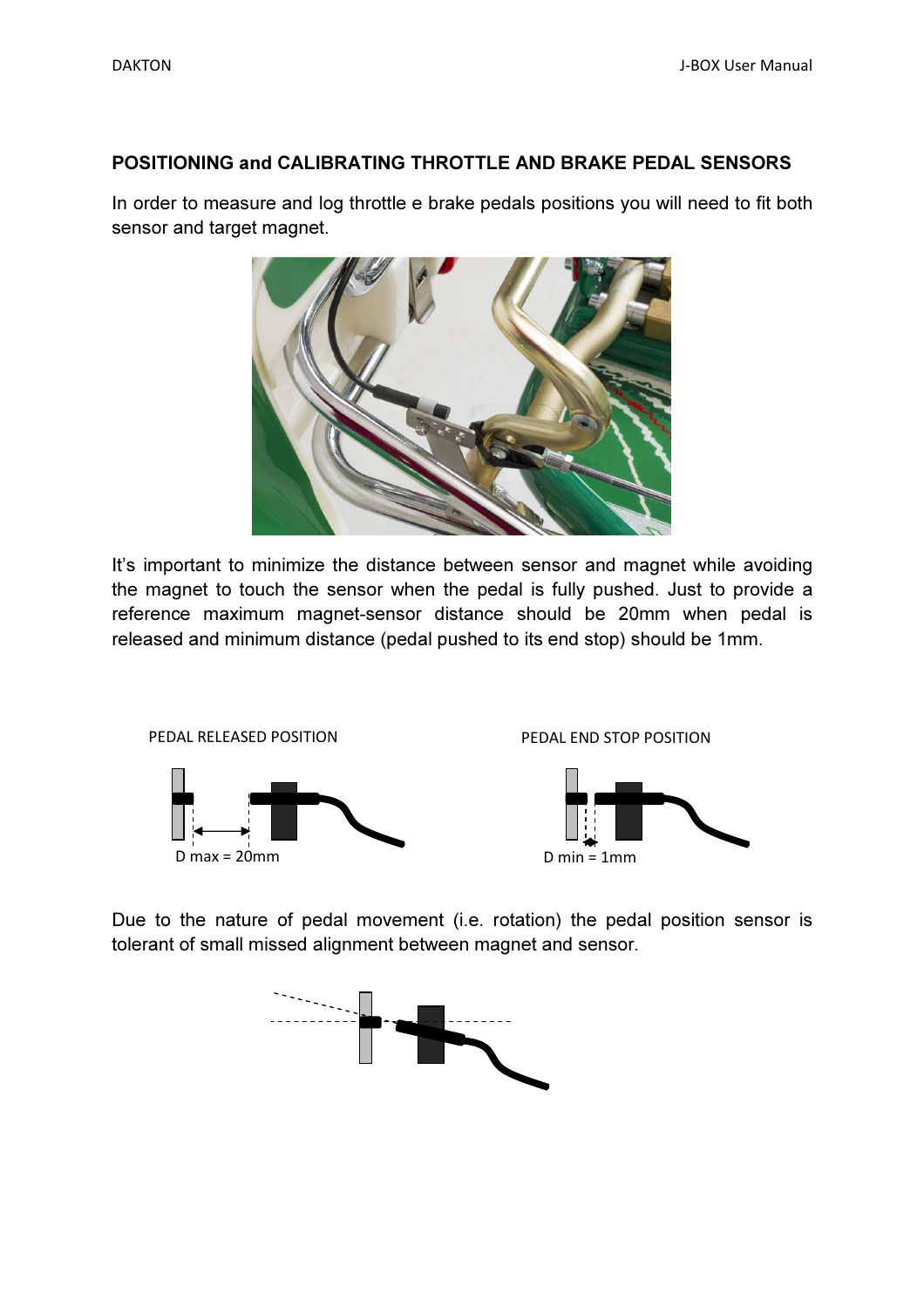Pedal sensor calibration requires a 5 steps procedure (0%-25%-50%-75%-100% see DATAVIEW user manual for details). The user should take care to provide a precise reference for holding the pedal to these 5 positions while calibrating.

## POSITIONING and CALIBRATING STEERING ANGLE SENSOR

In order to measure and log steering angle you will need to fit both sensor and target magnet. The distance between sensor and magnet should be kept within 5mm.

It's also necessary to make sure the target magnet is correctly oriented on the steering column with the orientation mark at 0<sup>o</sup> when the front wheels are straight.





Steering angle sensor calibration requires a 5 steps procedure (-60 ° -30 ° 0 ° 30 ° 60 º see DATAVIEW user manual for details). The user should take care to provide a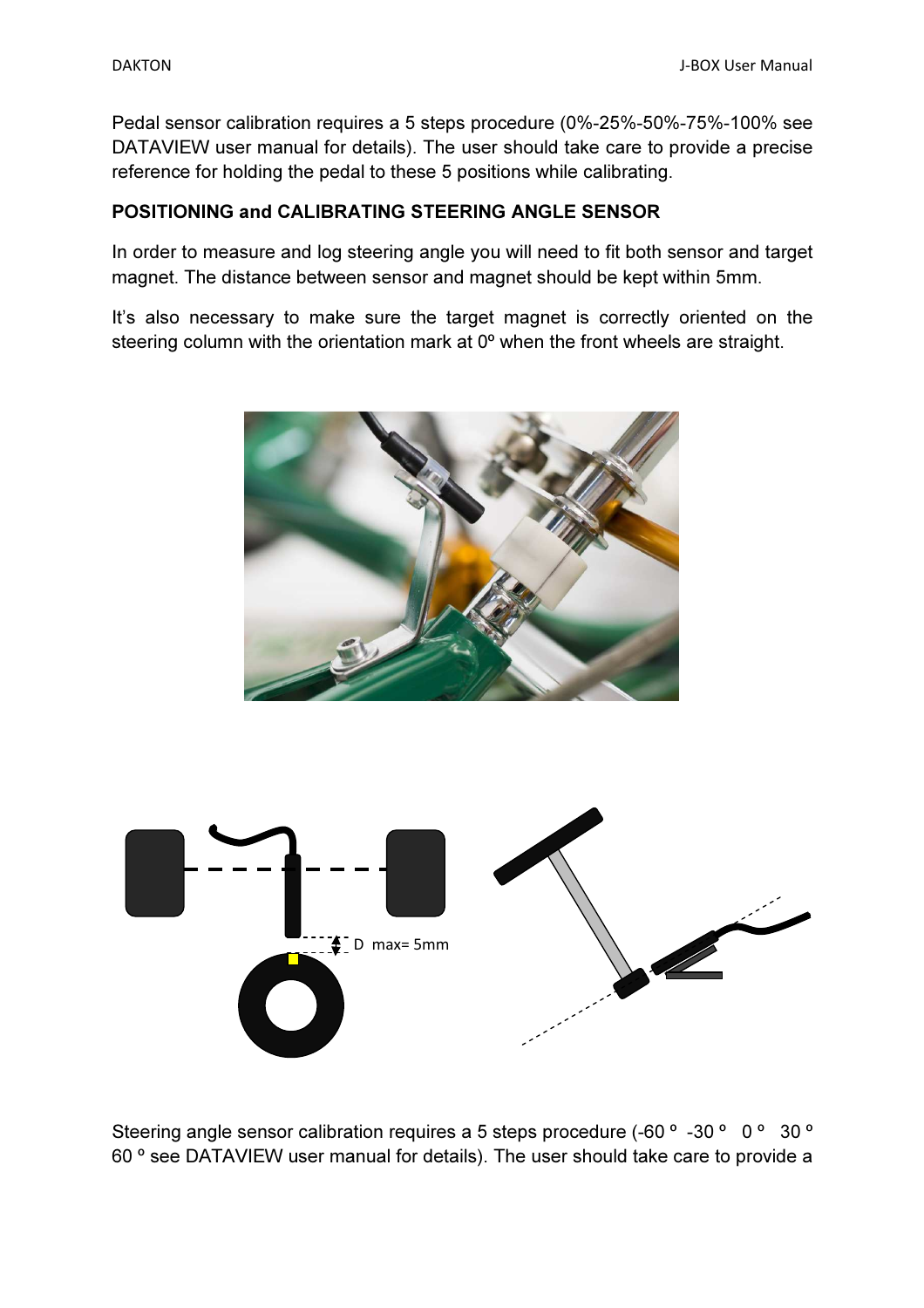precise reference for positioning the steering wheel to these 5 angular position while calibrating.

## POSITIONING and CALIBRATING EXHAUST VALVE SENSOR

Exhaust valve sensor is installed using the relative KIT (RKS.Kit.Val). Also you will need to make sure the valve piston is fitted with the target magnet.



Sensor calibration requires a 5 steps procedure (0%-25%-50%-75%-100% see DATAVIEW manual for details). The user should take care to provide a precise reference for holding the valve sensor to these 5 positions while calibrating.

Below are some details on how to position valve sensor piston during calibration.

0% and 100% POSITIONS SETUP:



#### 0% POSITION



#### 100% POSITION